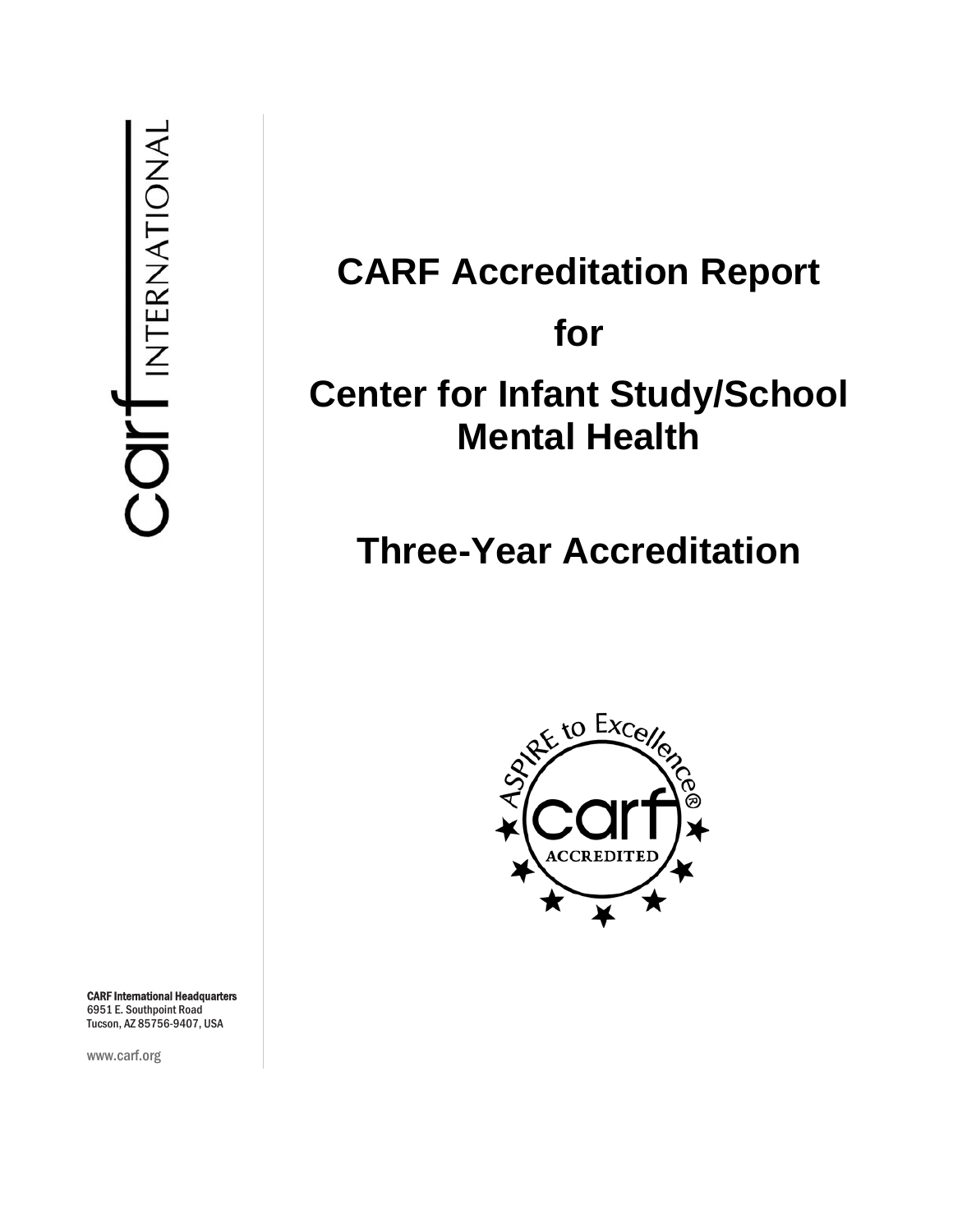## **Contents**

Executive Summary Survey Details **Survey Participants** Survey Activities Program(s)/Service(s) Surveyed Representations and Constraints Survey Findings Program(s)/Service(s) by Location

## **About CARF**

CARF is an independent, nonprofit accreditor of health and human services, enhancing the lives of persons served worldwide.

The accreditation process applies CARF's internationally recognized standards during an on-site survey conducted by peer surveyors. Accreditation, however, is an ongoing process that distinguishes a provider's service delivery and signals to the public that the provider is committed to continuous performance improvement, responsive to feedback, and accountable to the community and its other stakeholders.

CARF accreditation promotes providers' demonstration of value and Quality Across the Lifespan® of millions of persons served through application of rigorous organizational and program standards organized around the ASPIRE to Excellence® continuous quality improvement framework. CARF accreditation has been the recognized benchmark of quality health and human services for more than 50 years.

For more information or to contact CARF, please visit www.carf.org/contact-us.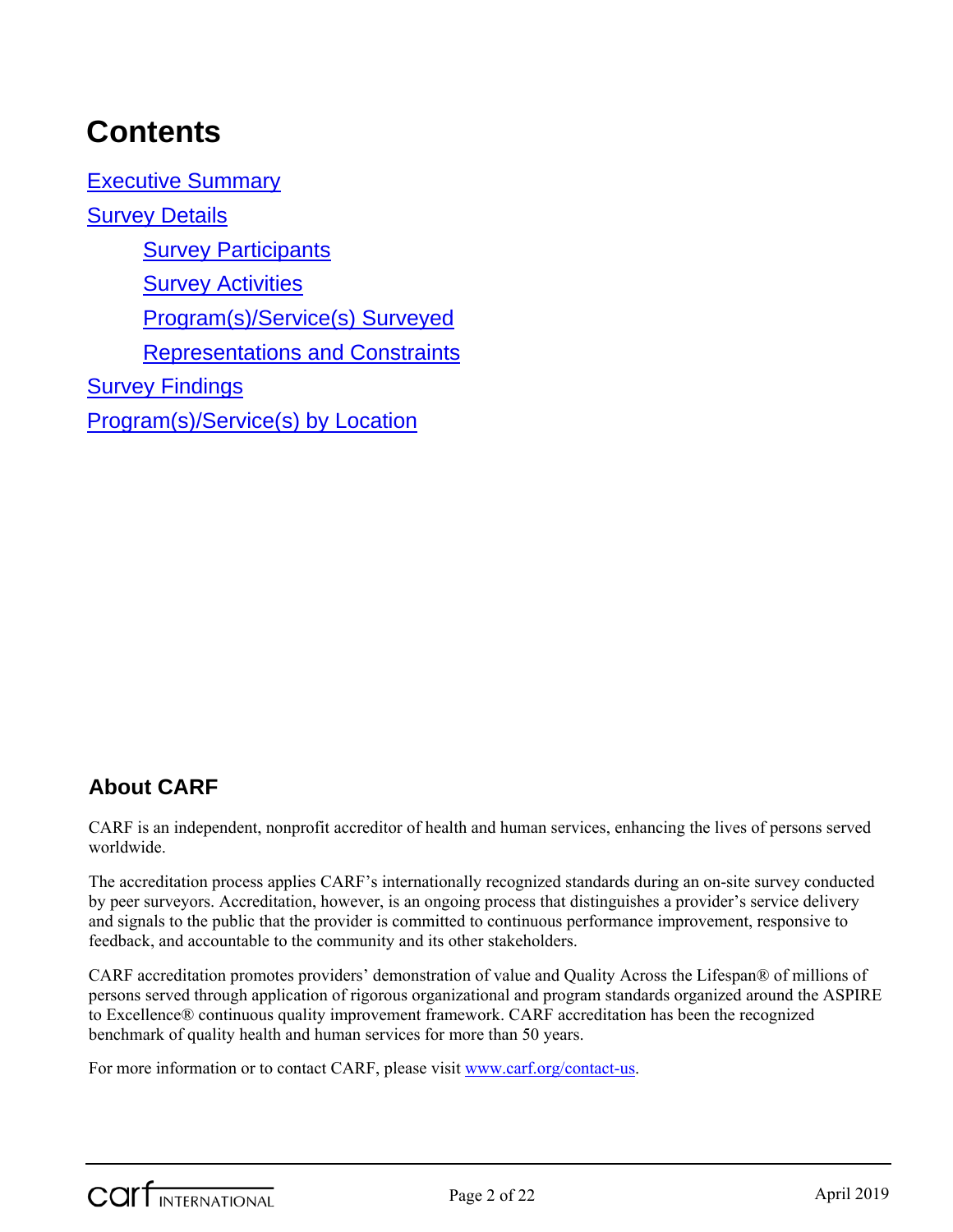#### **Organization**

Center for Infant Study/School Mental Health 701 West Pratt Street, 4th Floor Baltimore, MD 21201

#### **Organizational Leadership**

Jennifer Cox, LCSW-C, Program Director

#### **Survey Date(s)**

March 21, 2019–March 22, 2019

#### **Surveyor(s)**

Barbara L. Henning, PhD, Administrative Trudy Westermark, Program

#### **Program(s)/Service(s) Surveyed**

Outpatient Treatment: Mental Health (Children and Adolescents)

#### **Previous Survey**

Three-Year Accreditation May 19, 2016–May 20, 2016

### **Accreditation Decision**

**Three-Year Accreditation Expiration: May 31, 2022**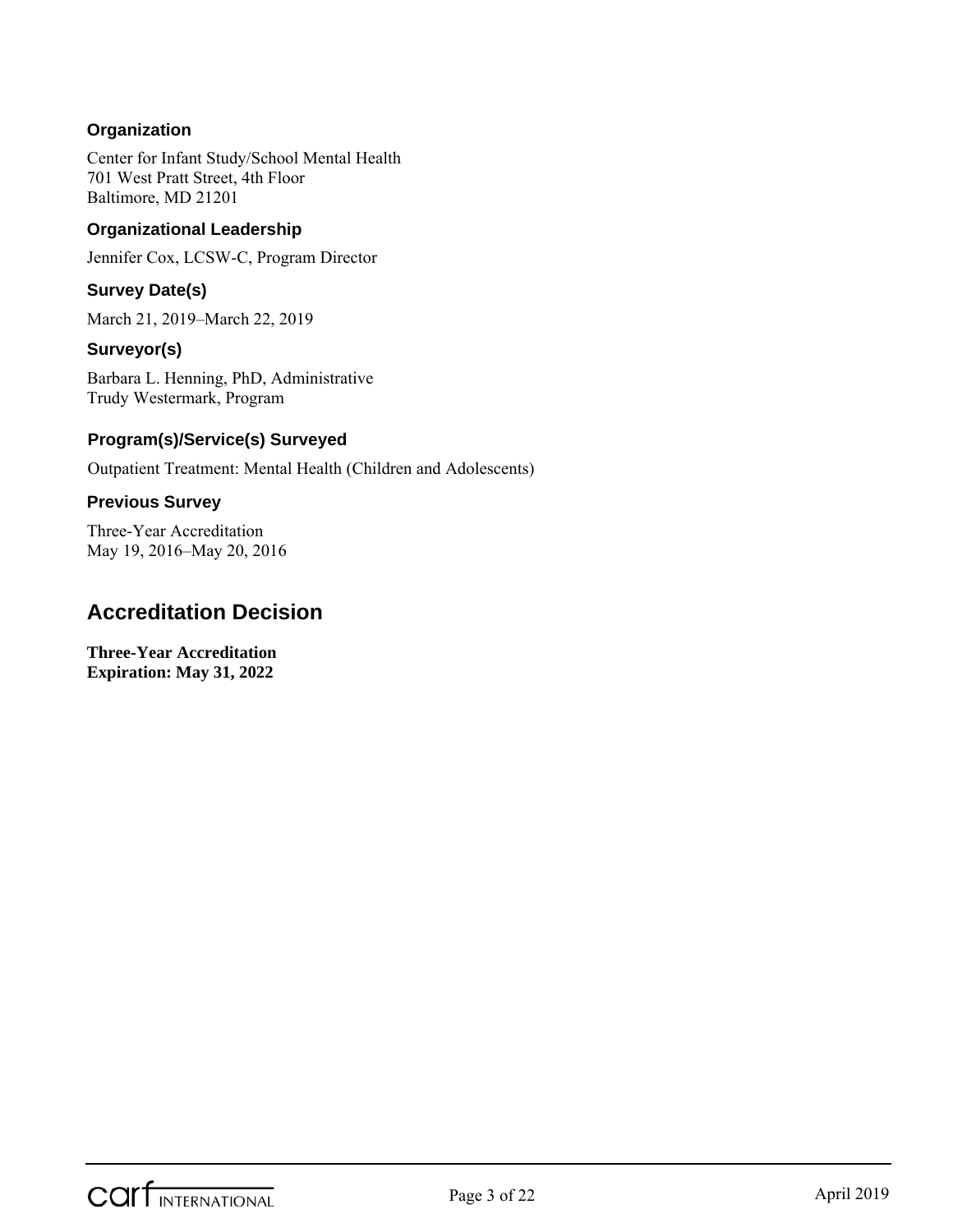## **Executive Summary**

This report contains the findings of CARF's on-site survey of Center for Infant Study/School Mental Health conducted March 21, 2019–March 22, 2019. This report includes the following information:

- Documentation of the accreditation decision and the basis for the decision as determined by CARF's consideration of the survey findings.
- Identification of the specific program(s)/service(s) and location(s) to which this accreditation decision applies.
- Identification of the CARF surveyor(s) who conducted the survey and an overview of the CARF survey process and how conformance to the standards was determined.
- Feedback on the organization's strengths and recognition of any areas where the organization demonstrated exemplary conformance to the standards.
- Documentation of the specific sections of the CARF standards that were applied on the survey.
- Recommendations for improvement in any areas where the organization did not meet the minimum requirements to demonstrate full conformance to the standards.
- Any consultative suggestions documented by the surveyor(s) to help the organization improve its program(s)/service(s) and business operations.

## **Accreditation Decision**

On balance, Center for Infant Study/School Mental Health demonstrated substantial conformance to the standards. Center for Infant Study/School Mental Health (CIS/SMH) has a strong presence in the schools in many communities with a high level of poverty. The organization's leadership is dedicated to ensuring the delivery of quality evidencebased programs with a strong focus on trauma-informed practices. Its staff members are committed to providing patient-focused services that have a positive impact on the lives of the children and families served. Feedback from all stakeholders indicates a high level of satisfaction with the skills, knowledge, and enthusiasm of staff members. There are areas for improvement noted in the recommendations in this report, including addressing all elements in the strategic and cultural competency and diversity plans, identifying reasonable accommodation for the person served and other stakeholders, sharing strategic planning focuses and performance outcomes with persons served, identifying the preferences and abilities of persons served in the person-centered plan and transition/discharge plan, enhancing clinical supervision, and expanding and including all elements in orientation of the persons served and quality record review. The organization's leadership is aware of these issues and is well positioned and able to address them.

Center for Infant Study/School Mental Health appears likely to maintain and/or improve its current method of operation and demonstrates a commitment to ongoing quality improvement. Center for Infant Study/School Mental Health is required to submit a post-survey Quality Improvement Plan (QIP) to CARF that addresses all recommendations identified in this report.

**Center for Infant Study/School Mental Health has earned a Three-Year Accreditation.** The leadership team and staff are complimented and congratulated for this achievement. In order to maintain this accreditation, throughout the term of accreditation, the organization is required to:

- Submit annual reporting documents and other required information to CARF, as detailed in the Accreditation Policies and Procedures section in the standards manual.
- Maintain ongoing conformance to CARF's standards, satisfy all accreditation conditions, and comply with all accreditation policies and procedures, as they are published and made effective by CARF.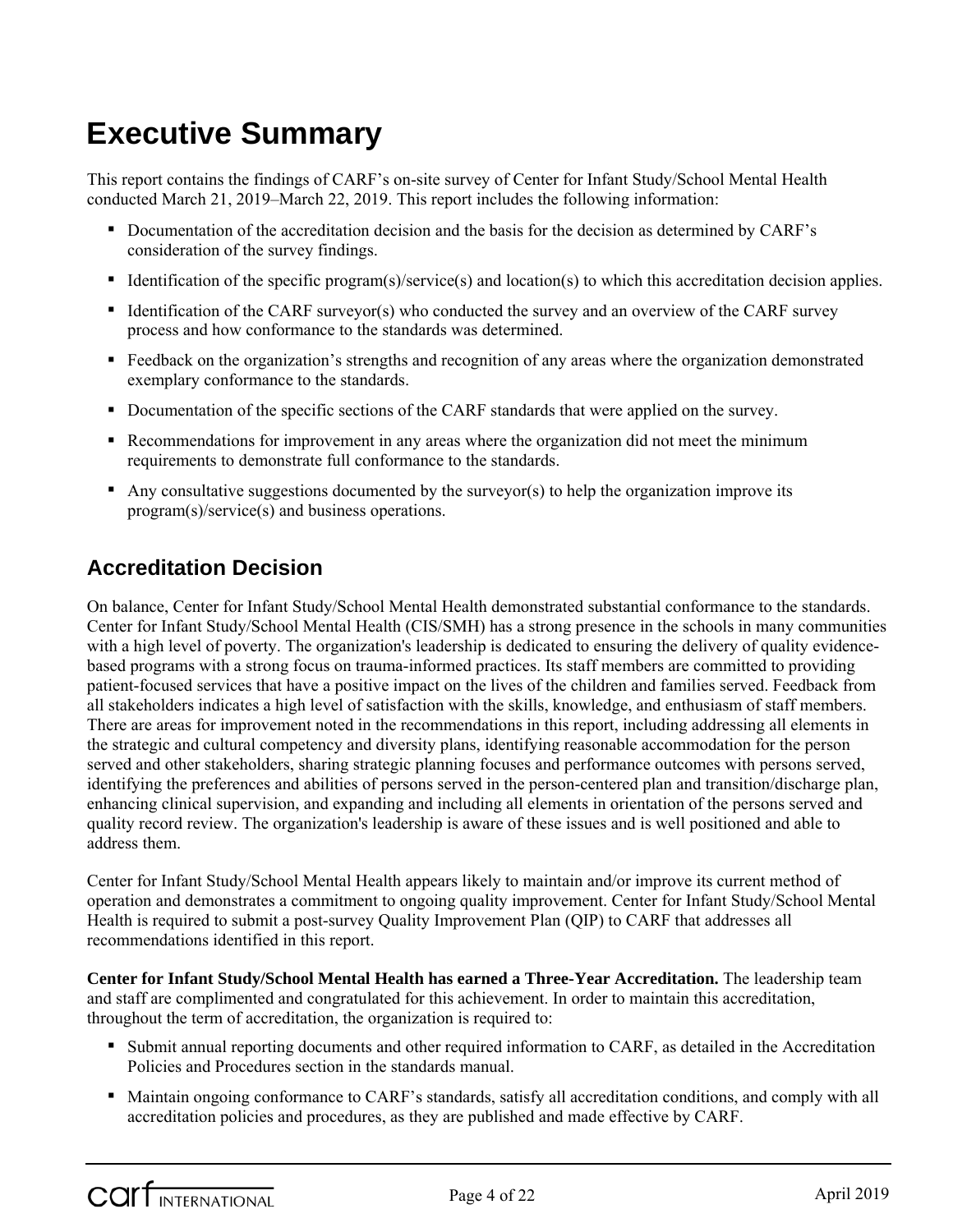## **Survey Details**

## **Survey Participants**

The survey of Center for Infant Study/School Mental Health was conducted by the following CARF surveyor(s):

- Barbara L. Henning, PhD, Administrative
- Trudy Westermark, Program

CARF considers the involvement of persons served to be vital to the survey process. As part of the accreditation survey for all organizations, CARF surveyors interact with and conduct direct, confidential interviews with consenting current and former persons served in the program(s)/service(s) for which the organization is seeking accreditation. In addition, as applicable and available, interviews may be conducted with family members and/or representatives of the persons served such as guardians, advocates, or members of their support system.

Interviews are also conducted with individuals associated with the organization, as applicable, which may include:

- The organization's leadership, such as board members, executives, owners, and managers.
- Business unit resources, such as finance and human resources.
- Personnel who serve and directly interact with persons served in the program(s)/service(s) for which the organization is seeking accreditation.
- Other stakeholders, such as referral sources, payers, insurers, and fiscal intermediaries.
- Community constituents and governmental representatives.

## **Survey Activities**

Achieving CARF accreditation involves demonstrating conformance to the applicable CARF standards, evidenced through observable practices, verifiable results over time, and comprehensive supporting documentation. The survey of Center for Infant Study/School Mental Health and its program(s)/service(s) consisted of the following activities:

- Confidential interviews and direct interactions, as outlined in the previous section.
- Direct observation of the organization's operations and service delivery practices.
- Observation of the organization's location(s) where services are delivered.
- Review of organizational documents, which may include policies; plans; written procedures; promotional materials; governing documents, such as articles of incorporation and bylaws; financial statements; and other documents necessary to determine conformance to standards.
- Review of documents related to program/service design, delivery, outcomes, and improvement, such as program descriptions, records of services provided, documentation of reviews of program resources and services conducted, and program evaluations.
- Review of records of current and former persons served.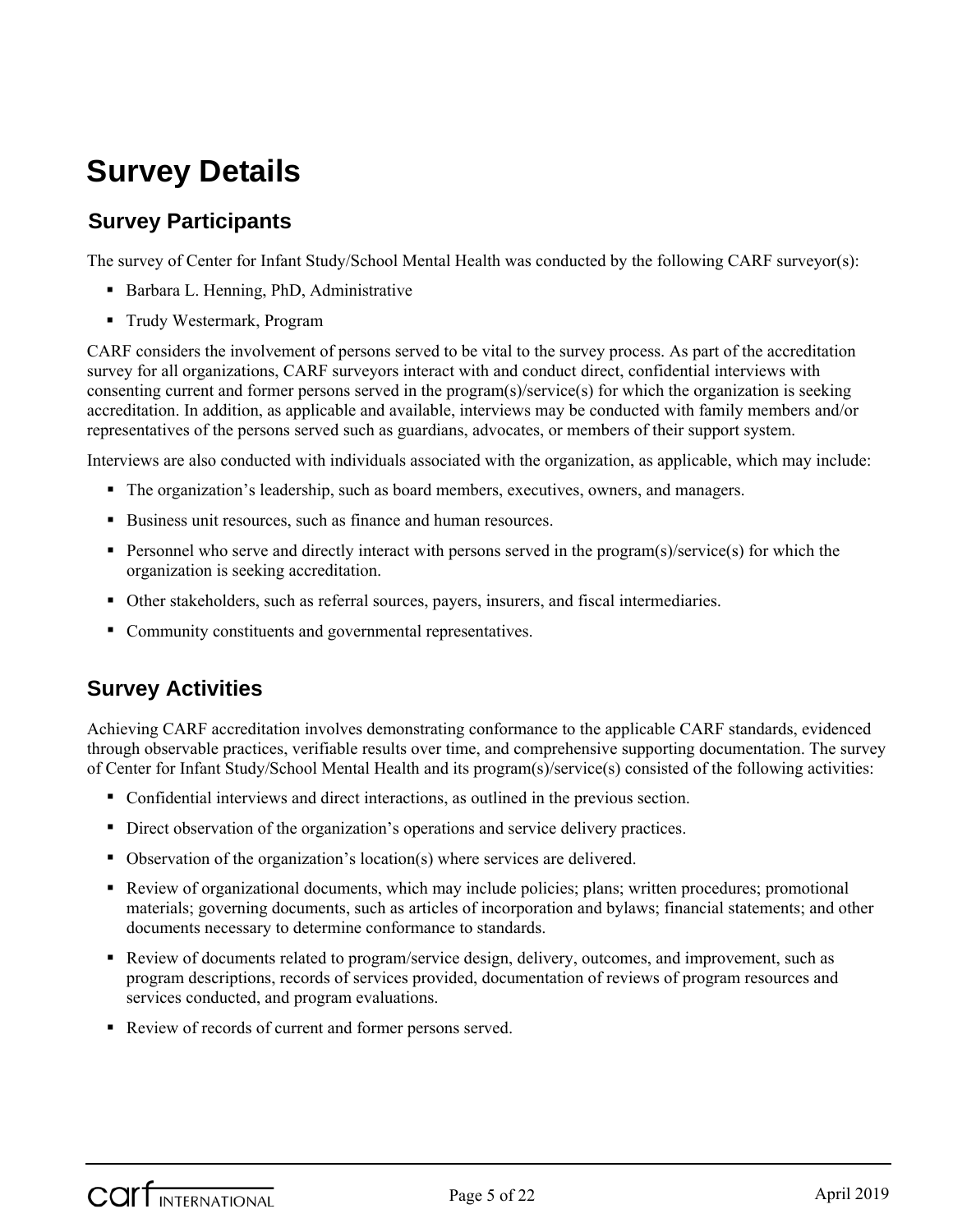## **Program(s)/Service(s) Surveyed**

The survey addressed by this report is specific to the following program(s)/service(s):

Outpatient Treatment: Mental Health (Children and Adolescents)

A list of the organization's accredited program(s)/service(s) by location is included at the end of this report.

### **Representations and Constraints**

The accreditation decision and survey findings contained in this report are based on an on-balance consideration of the information obtained by the surveyor(s) during the on-site survey. Any information that was unavailable, not presented, or outside the scope of the survey was not considered and, had it been considered, may have affected the contents of this report. If at any time CARF subsequently learns or has reason to believe that the organization did not participate in the accreditation process in good faith or that any information presented was not accurate, truthful, or complete, CARF may modify the accreditation decision, up to and including revocation of accreditation.

## **Survey Findings**

This report provides a summary of the organization's strengths and identifies the sections of the CARF standards that were applied on the survey and the findings in each area. In conjunction with its evaluation of conformance to the specific program/service standards, CARF assessed conformance to its business practice standards, referred to as Section 1. ASPIRE to Excellence, which are designed to support the delivery of the program(s)/service(s) within a sound business operating framework to promote long-term success.

The specific standards applied from each section vary based on a variety of factors, including, but not limited to, the scope(s) of the program(s)/service(s), population(s) served, location(s), methods of service delivery, and survey type. Information about the specific standards applied on each survey is included in the standards manual and other instructions that may be provided by CARF.

## **Areas of Strength**

CARF found that Center for Infant Study/School Mental Health demonstrated the following strengths:

- The atmosphere created by the leadership and staff members of CIS/SMH is one in which commitment to the mission and personal investment in the success of the persons served are paramount.
- The organization's leadership and staff members are highly skilled and knowledgeable and demonstrate a high level of expertise and professionalism.
- The staff members are committed to the organization, as demonstrated by a high percentage of long-term employees who are competent, caring, and genuinely dedicated to the success of the organization and the persons served.
- External stakeholders commended the organization's staff for being collaborative, responsive to their needs and the needs of the persons served, and very approachable.
- External stakeholders spoke very highly of the organization's staff members and complimented them for being effective at delivering quality services to the persons served and their families and for being knowledgeable in trauma-informed care.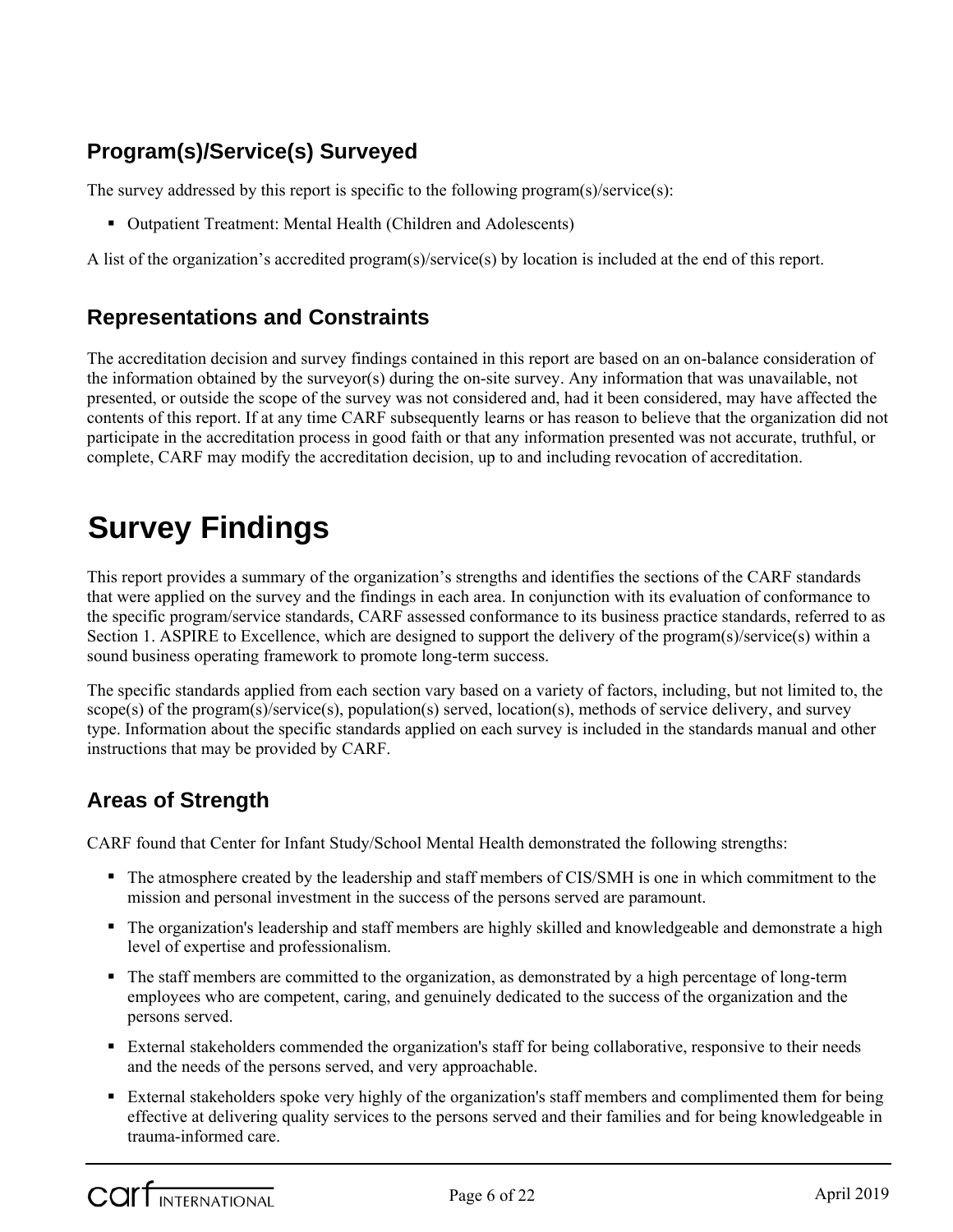- All external stakeholders expressed their appreciation for the staff's ability to develop a relationship based on mutual trust and support and commented that staff members are very intentional and methodological in developing these types of relationships. Staff members often lead in implementing and building awareness in others about the best practices in the field.
- External stakeholders report that the leadership of the organization is responsive and open to feedback and praised the organization for submitting timely and accurate reports and its qualified, well-educated personnel.
- The organization has caring, dedicated, and enthusiastic staff members who demonstrate obvious pride in their programs and in the progress of the persons served. They embody the values of the organization. There is a keen sense of commitment to providing effective, evidence-based, and culturally appropriate services to children and youth, many with complex needs.
- Youth and the parents of children served expressed appreciation for the patient- and family-centered approach to services and were insightful and able to articulate how these services were helping them. One parent expressed that they "saved my child's life" and another that "they are absolutely awesome."
- By offering telehealth, the organization has increased available time of psychiatrists and successfully demonstrates how technology supports the commitment to serving underserved and vulnerable children, youth, and families.
- The organization demonstrates collaboration and partnerships with schools, primary care providers, and other stakeholders that enable it to provide quality services to vulnerable children and youth that may otherwise not have access to treatment. School staff members expressed how important it is for them to have on-site access for support in dealing with children and youth with mental health concerns and how they valued the collaboration and responsiveness of the organization's clinicians.
- The program benefits from a multidisciplinary approach that incorporates the perspectives and knowledge of all team members (physicians, psychologists, social workers, and counselors). Team meetings for clinical supervision and case conferences are held weekly.
- The organization's affiliation and partnerships with the University of Maryland creates a learning environment for ongoing policy and practice improvements, supports clinical knowledge and skill development, offers opportunities to participate in regional and national training, and increases access to psychiatric services through the University's fellowship program.
- The organization's clinical staff members are all trained in evidence-based treatments (e.g., Child-Parent Psychotherapy, cognitive behavioral therapy, and trauma-focused cognitive behavioral therapy) and supported in their professional development, including opportunities to become trainers in evidence-based programs, such as Child-Parent Psychotherapy, Botvin LifeSkills® Training, and Youth Mental Health First Aid.

## **Opportunities for Quality Improvement**

The CARF survey process identifies opportunities for continuous improvement, a core concept of "aspiring to excellence." This section of the report lists the sections of the CARF standards that were applied on the survey, including a description of the business practice area and/or the specific program(s)/service(s) surveyed and a summary of the key areas addressed in that section of the standards.

In this section of the report, a recommendation identifies any standard for which CARF determined that the organization did not meet the minimum requirements to demonstrate full conformance. All recommendations must be addressed in a QIP submitted to CARF.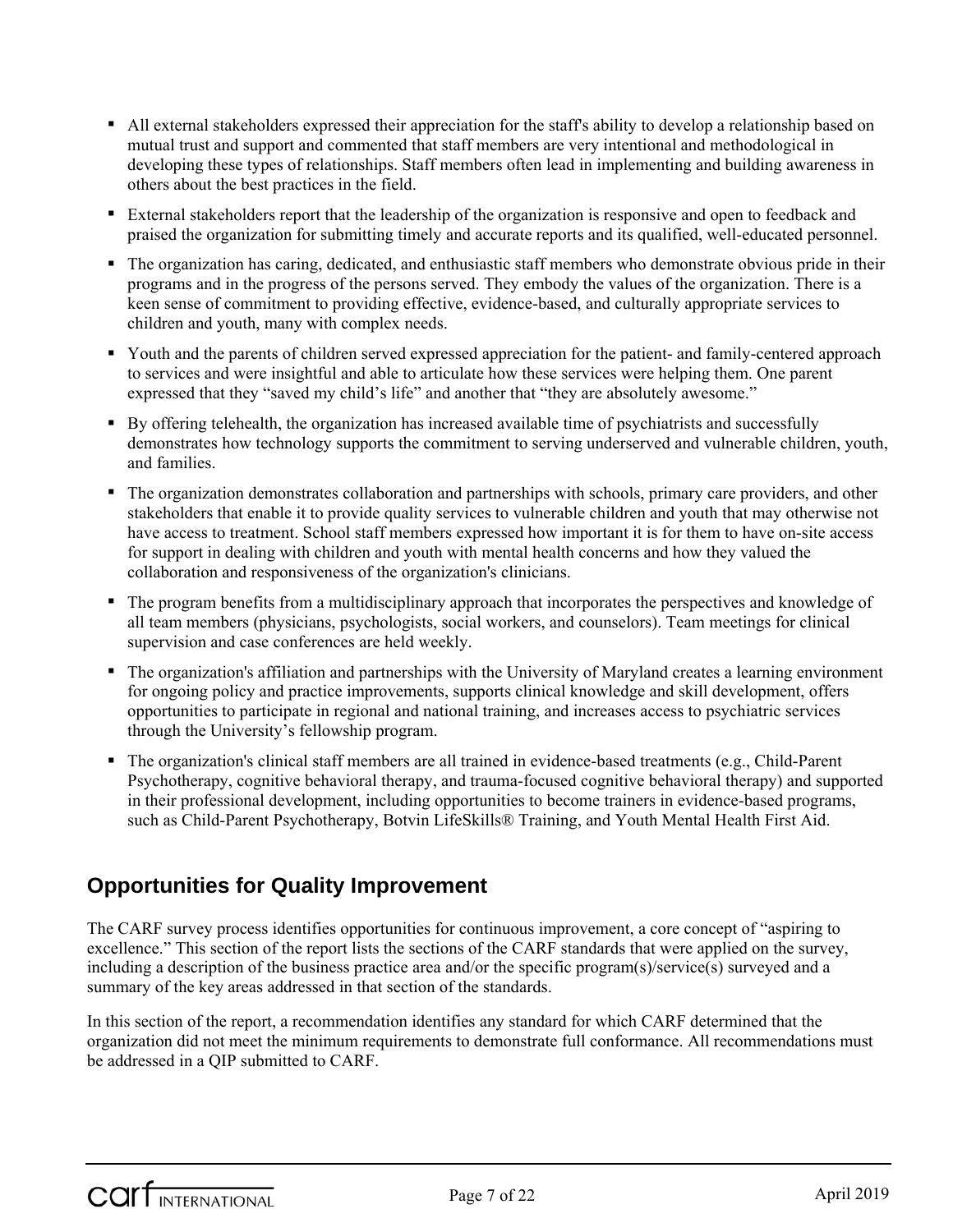In addition, consultation may be provided for areas of or specific standards where the surveyor(s) documented suggestions that the organization may consider to improve its business or service delivery practices. Note that consultation may be offered for areas of specific standards that do not have any recommendations. Such consultation does not indicate nonconformance to the standards; it is intended to offer ideas that the organization might find helpful in its ongoing quality improvement efforts. The organization is not required to address consultation.

When CARF surveyors visit an organization, their role is that of independent peer reviewers, and their goal is not only to gather and assess information to determine conformance to the standards, but also to engage in relevant and meaningful consultative dialogue. Not all consultation or suggestions discussed during the survey are noted in this report. The organization is encouraged to review any notes made during the survey and consider the consultation or suggestions that were discussed.

During the process of preparing for a CARF accreditation survey, an organization may conduct a detailed selfassessment and engage in deliberations and discussions within the organization as well as with external stakeholders as it considers ways to implement and use the standards to guide its quality improvement efforts. The organization is encouraged to review these discussions and deliberations as it considers ways to implement innovative changes and further advance its business and service delivery practices.

## **Section 1. ASPIRE to Excellence®**

## **1.A. Leadership**

#### **Description**

CARF-accredited organizations identify leadership that embraces the values of accountability and responsibility to the individual organization's stated mission. The leadership demonstrates corporate social responsibility.

#### **Key Areas Addressed**

- Leadership structure and responsibilities
- Person-centered philosophy
- Organizational guidance
- Leadership accessibility
- Cultural competency and diversity
- Corporate responsibility
- Organizational fundraising, if applicable

#### **Recommendations**

**1.A.5.b.(3)**

**1.A.5.b.(4)**

#### **1.A.5.b.(5)**

The organization has a cultural competency and diversity plan; however, it should also include consideration of gender, sexual orientation, and spiritual beliefs.

#### **1.A.6.a.(6)(c)**

#### **1.A.6.a.(6)(e)**

It is recommended that the organization's ethical codes of conduct for service delivery also include personal property and the witnessing of legal documents.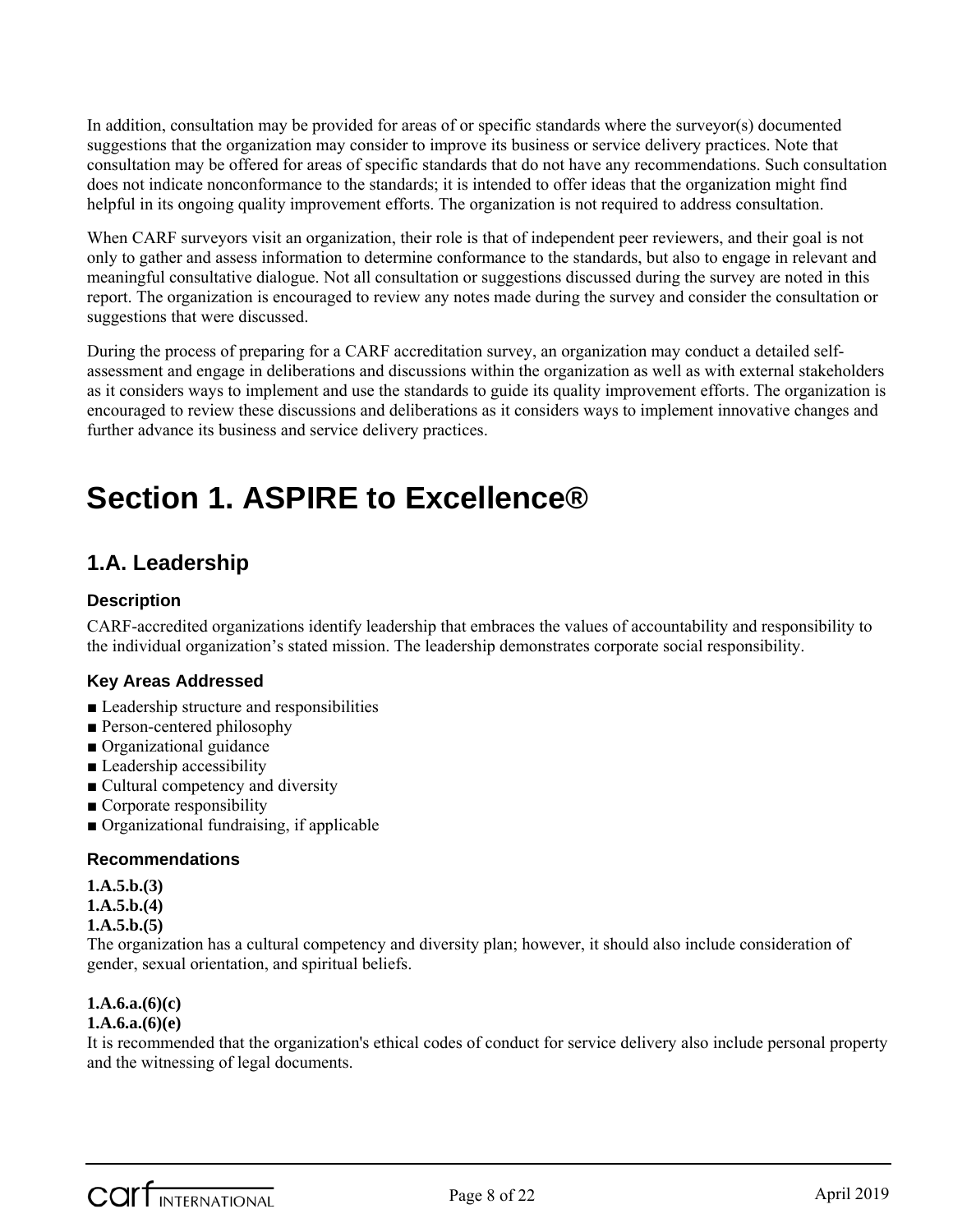## **1.C. Strategic Planning**

#### **Description**

CARF-accredited organizations establish a foundation for success through strategic planning focused on taking advantage of strengths and opportunities and addressing weaknesses and threats.

#### **Key Areas Addressed**

- Environmental considerations
- Strategic plan development, implementation, and periodic review

#### **Recommendations**

#### **1.C.1.a.**

#### **1.C.1.b.**

It is recommended that the organization's ongoing strategic planning also consider the expectations of persons served and other stakeholders.

#### **1.C.3.a.**

The organization should also share its strategic plan, as relevant to the needs of the specific group, with the persons served.

### **1.D. Input from Persons Served and Other Stakeholders**

#### **Description**

CARF-accredited organizations continually focus on the expectations of the persons served and other stakeholders. The standards in this subsection direct the organization's focus to soliciting, collecting, analyzing, and using input from all stakeholders to create services that meet or exceed the expectations of the persons served, the community, and other stakeholders.

#### **Key Areas Addressed**

- Collection of input
- Integration of input into business practices and planning

#### **Recommendations**

There are no recommendations in this area.

## **1.E. Legal Requirements**

#### **Description**

CARF-accredited organizations comply with all legal and regulatory requirements.

#### **Key Areas Addressed**

- $\blacksquare$  Compliance with obligations
- Response to legal action
- Confidentiality and security of records

#### **Recommendations**

There are no recommendations in this area.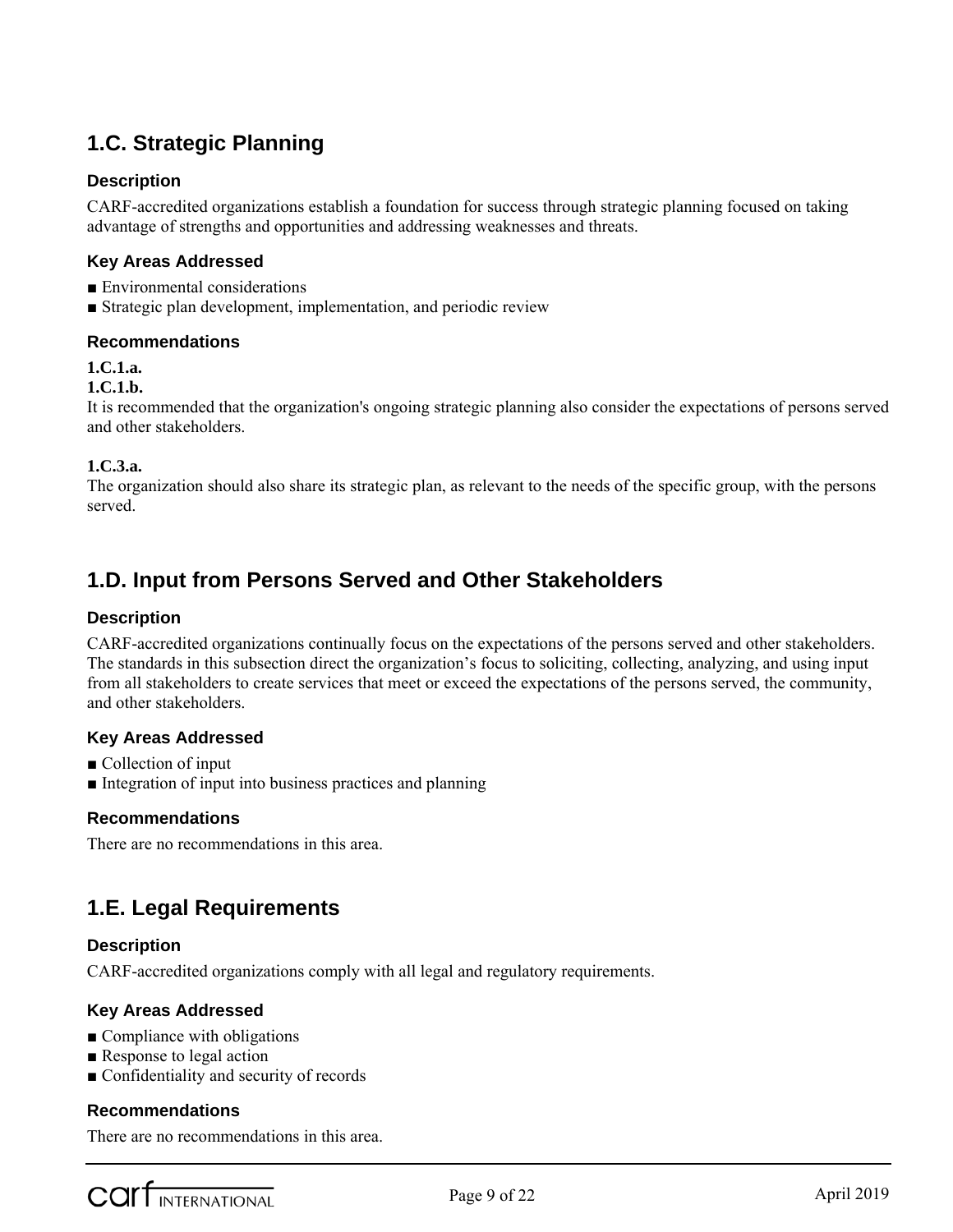## **1.F. Financial Planning and Management**

#### **Description**

CARF-accredited organizations strive to be financially responsible and solvent, conducting fiscal management in a manner that supports their mission, values, and performance objectives. Fiscal practices adhere to established accounting principles and business practices. Fiscal management covers daily operational cost management and incorporates plans for long-term solvency.

#### **Key Areas Addressed**

- Budgets
- Review of financial results and relevant factors
- Fiscal policies and procedures
- Reviews of bills for services and fee structures, if applicable
- Safeguarding funds of persons served, if applicable
- Review/audit of financial statements

#### **Recommendations**

There are no recommendations in this area.

### **1.G. Risk Management**

#### **Description**

CARF-accredited organizations engage in a coordinated set of activities designed to control threats to their people, property, income, goodwill, and ability to accomplish goals.

#### **Key Areas Addressed**

- Risk management plan implementation and periodic review
- Adequate insurance coverage
- Media relations and social media procedures
- Reviews of contract services

#### **Recommendations**

There are no recommendations in this area.

## **1.H. Health and Safety**

#### **Description**

CARF-accredited organizations maintain healthy, safe, and clean environments that support quality services and minimize risk of harm to persons served, personnel, and other stakeholders.

#### **Key Areas Addressed**

- Competency-based training on safety procedures and practices
- Emergency procedures
- Access to first aid and emergency information
- Critical incidents
- Infection control
- Health and safety inspections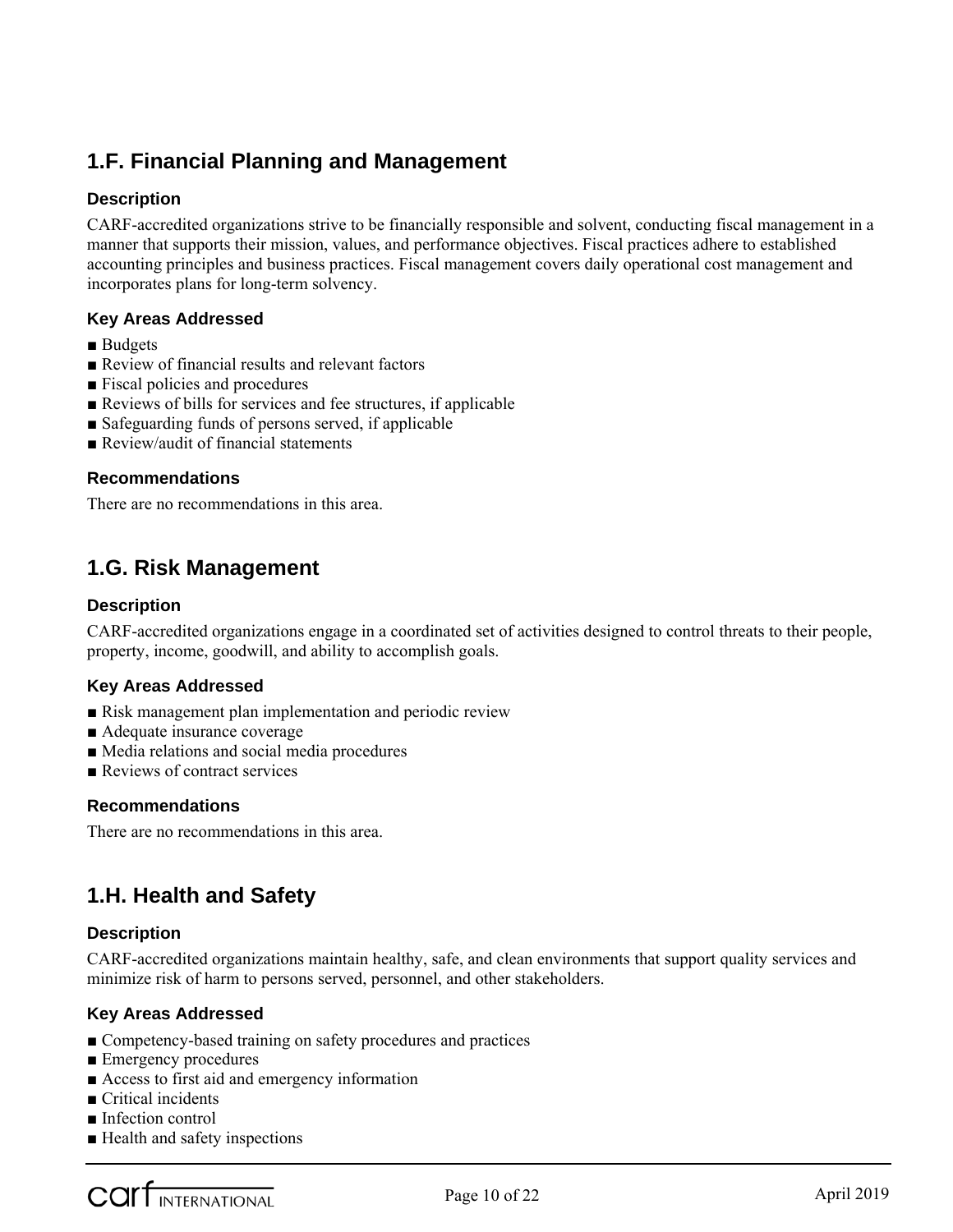#### **1.H.9.a.**

#### **1.H.9.e.**

It is recommended that the organization's written procedures regarding critical incidents also include prevention and timely debriefings conducted following critical incidents.

## **1.I. Workforce Development and Management**

#### **Description**

CARF-accredited organizations demonstrate that they value their human resources and focus on aligning and linking human resources processes, procedures, and initiatives with the strategic objectives of the organization. Organizational effectiveness depends on the organization's ability to develop and manage the knowledge, skills, abilities, and behavioral expectations of its workforce. The organization describes its workforce, which is often composed of a diverse blend of human resources. Effective workforce development and management promote engagement and organizational sustainability and foster an environment that promotes the provision of services that center on enhancing the lives of persons served.

#### **Key Areas Addressed**

- Composition of workforce
- Ongoing workforce planning
- Verification of background/credentials/fitness for duty
- Workforce engagement and development
- Performance appraisals
- Succession planning

#### **Recommendations**

There are no recommendations in this area.

## **1.J. Technology**

#### **Description**

CARF-accredited organizations plan for the use of technology to support and advance effective and efficient service and business practices.

#### **Key Areas Addressed**

■ Technology and system plan implementation and periodic review

■ Written procedures for the use of information and communication technologies (ICT) in service delivery, if applicable

- ICT instruction and training, if applicable
- Access to ICT information and assistance, if applicable
- Maintenance of ICT equipment, if applicable
- Emergency procedures that address unique aspects of service delivery via ICT, if applicable

#### **Recommendations**

There are no recommendations in this area.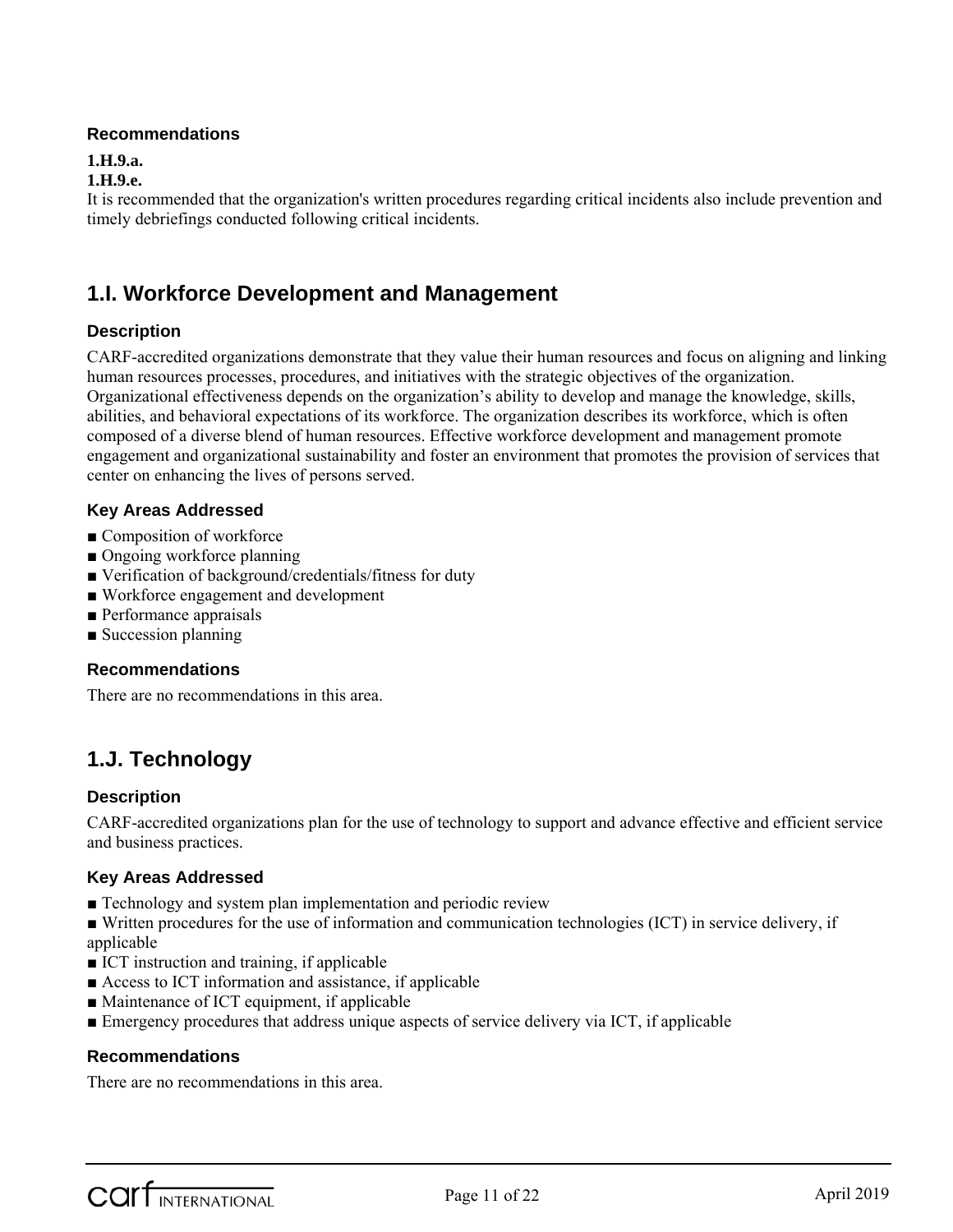## **1.K. Rights of Persons Served**

#### **Description**

CARF-accredited organizations protect and promote the rights of all persons served. This commitment guides the delivery of services and ongoing interactions with the persons served.

#### **Key Areas Addressed**

- Policies that promote rights of persons served
- Communication of rights to persons served
- Formal complaints by persons served

#### **Recommendations**

There are no recommendations in this area.

#### **Consultation**

• The person served might benefit from having the rights of patients more visible, and the organization might consider promoting these rights to build a stronger understanding of these rights.

### **1.L. Accessibility**

#### **Description**

CARF-accredited organizations promote accessibility and the removal of barriers for the persons served and other stakeholders.

#### **Key Areas Addressed**

- Assessment of accessibility needs and identification of barriers
- Accessibility plan implementation and periodic review
- Requests for reasonable accommodations

#### **Recommendations**

**1.L.3.a.**

**1.L.3.b.**

**1.L.3.c.**

#### **1.L.3.d.**

Although the organization has reasonable accommodation included in its employee handbook, it is recommended that requests for reasonable accommodations be identified, reviewed, decided upon, and documented for persons served.

### **1.M. Performance Measurement and Management**

#### **Description**

CARF-accredited organizations are committed to continually improving their organizations and service delivery to the persons served. Data are collected and analyzed, and information is used to manage and improve service delivery.

#### **Key Areas Addressed**

■ Data collection

■ Establishment and measurement of performance indicators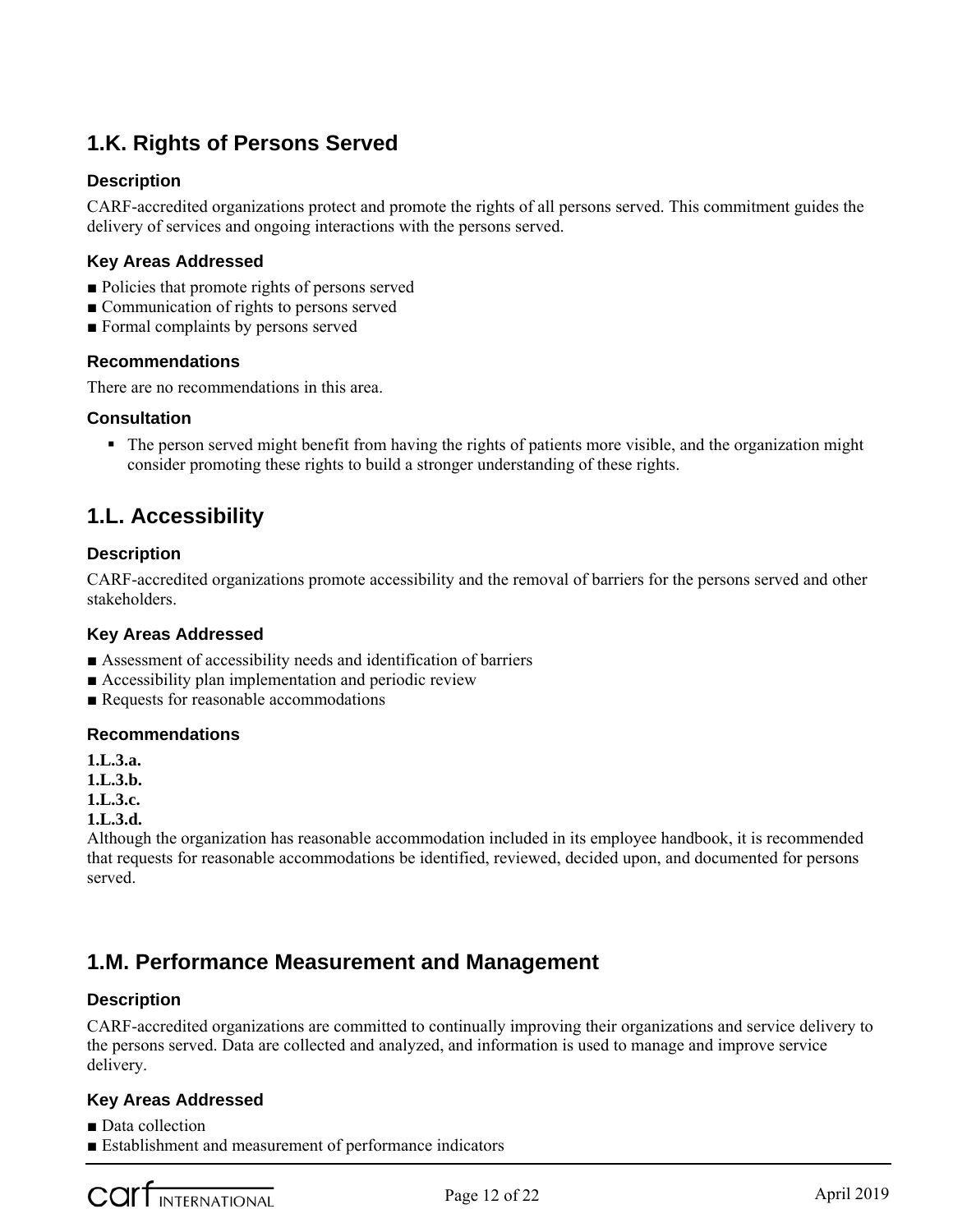There are no recommendations in this area.

### **1.N. Performance Improvement**

#### **Description**

The dynamic nature of continuous improvement in a CARF-accredited organization sets it apart from other organizations providing similar services. CARF-accredited organizations share and provide the persons served and other interested stakeholders with ongoing information about their actual performance as a business entity and their ability to achieve optimal outcomes for the persons served through their programs and services.

#### **Key Areas Addressed**

- Analysis of performance indicators in relation to performance targets
- Use of performance analysis for quality improvement and organizational decision making
- Communication of performance information

#### **Recommendations**

**1.N.3.a.(1) 1.N.3.b.(1) 1.N.3.b.(2) 1.N.3.b.(3) 1.N.3.c.**

The organization should communicate accurate performance information to the persons served according to the needs of the specific group, including the format, content, and timeliness of the information communicated.

## **Section 2. General Program Standards**

#### **Description**

For an organization to achieve quality services, the persons served are active participants in the planning, prioritization, implementation, and ongoing evaluation of the services offered. A commitment to quality and the involvement of the persons served span the entire time that the persons served are involved with the organization. The service planning process is individualized, establishing goals and objectives that incorporate the unique strengths, needs, abilities, and preferences of the persons served. The persons served have the opportunity to transition easily through a system of care.

## **2.A. Program/Service Structure**

#### **Description**

A fundamental responsibility of the organization is to provide a comprehensive program structure. The staffing is designed to maximize opportunities for the persons served to obtain and participate in the services provided.

#### **Key Areas Addressed**

- Written program plan
- Team composition/duties
- Crisis intervention provided
- Relevant education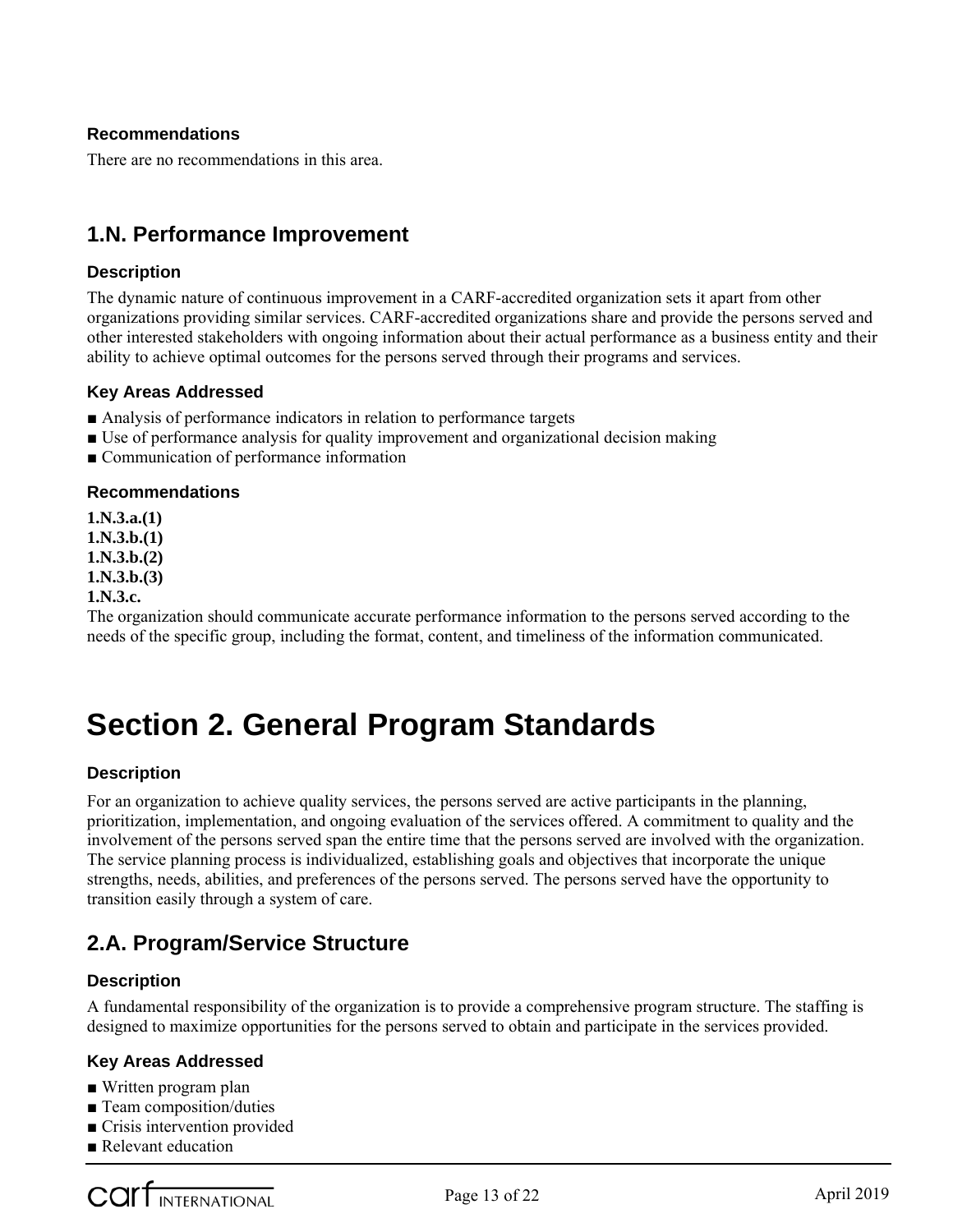- Medical consultation
- Clinical supervision
- Services relevant to diversity
- Family participation encouraged
- Assistance with advocacy and support groups

#### **2.A.22.e.(2)**

The organization is urged to ensure that team members document the results of team meetings. This could be achieved through a meeting summary or outcome report.

#### **2.A.25.f.**

**2.A.25.h.**

#### **2.A.25.i.**

Although the organization provides thorough ongoing supervision of clinical or direct service personnel, there should be documented evidence that supervision also addresses issues of ethics, legal aspects of clinical practice, and professional standards, including boundaries; cultural competency issues; and model fidelity, when implementing evidence-based practices. This could be supported by making these areas of discussion clearer on the existing form.

#### **Consultation**

 It is suggested that the organization expand the "Purpose" in policy 13.6 that addresses the handling of items brought into the program to not only include weapons, but to also include illegal drugs, legal drugs, prescription medication, weapons, and tobacco products, as these are discussed under "Responsibility" in the policy.

### **2.B. Screening and Access to Services**

#### **Description**

The process of screening and assessment is designed to determine a person's eligibility for services and the organization's ability to provide those services. A person-centered assessment process helps to maximize opportunities for the persons served to gain access to the organization's programs and services. Each person served is actively involved in, and has a significant role in, the assessment process. Assessments are conducted in a manner that identifies the historical and current information of the person served as well as his or her strengths, needs, abilities, and preferences. Assessment data may be gathered through various means including face-to-face contact, telehealth, or written material; and from various sources including the person served, his or her family or significant others, or from external resources.

#### **Key Areas Addressed**

- Screening process described in policies and procedures
- Waiting list
- Ineligibility for services
- Primary and ongoing assessments
- Admission criteria
- Reassessments
- Orientation information provided regarding rights, grievances, services, fees, etc.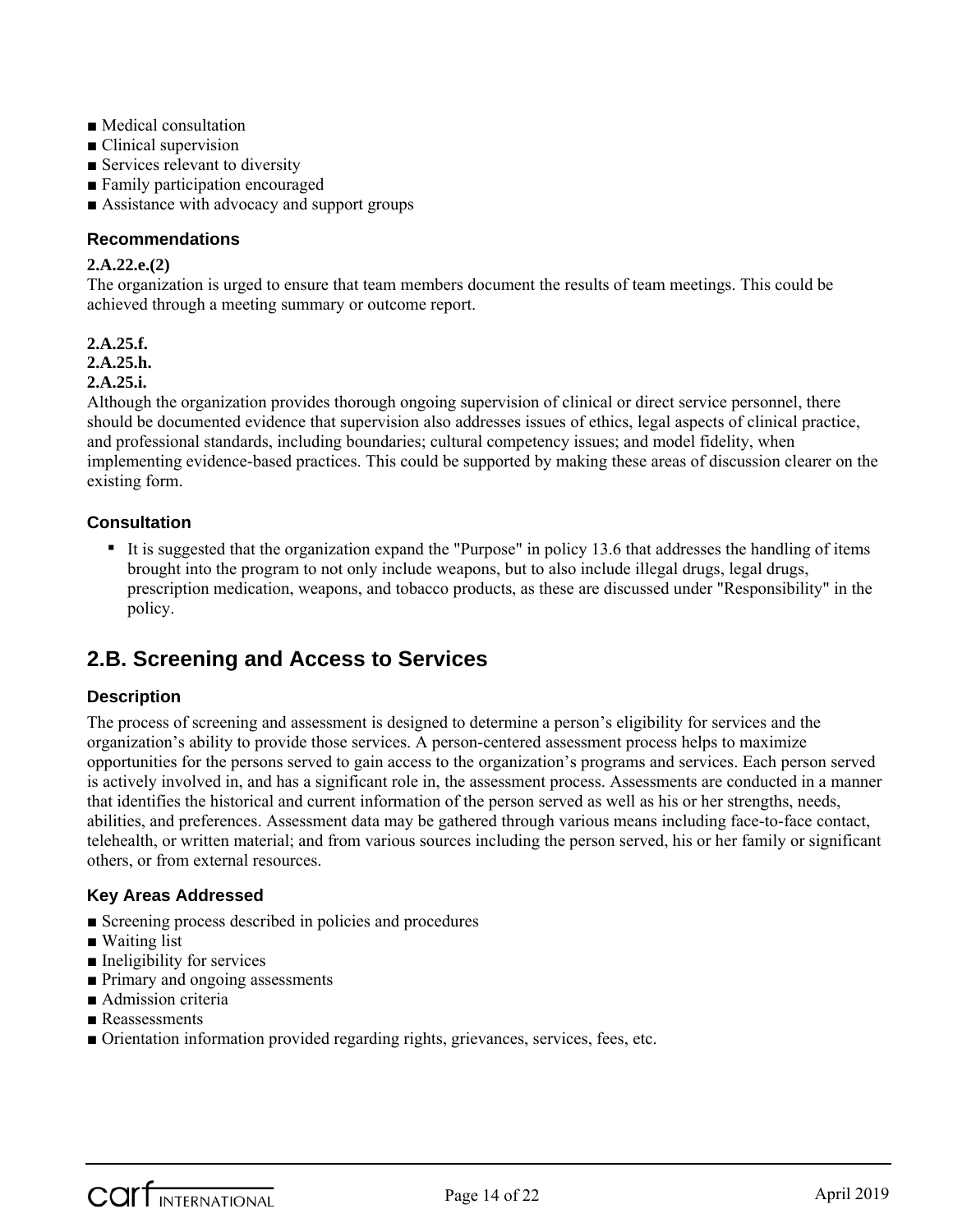#### **2.B.8.d.(1)(d)(viii)**

It is recommended that the orientation of each person served also include an explanation of the organization's standards of professional conduct related to services. This could be added to the orientation materials. The organization might consider providing some of the orientation information using different media, such as videotape, comic books, and, pictures. This could make the orientation more age appropriate.

#### **Consultation**

 It is suggested that the organization continue to advance the use of strength-based language, particularly in the records of the persons served. This could better reflect the culture of the organization, the approach of staff, and the way in which services are delivered. One word that was noticed, for example, is "weakness" on the assessment form could be replaced with "challenges."

## **2.C. Person-Centered Plan**

#### **Description**

Each person served is actively involved in and has a significant role in the person-centered planning process and determining the direction of his or her plan. The person-centered plan contains goals and objectives that incorporate the unique strengths, needs, abilities, and preferences of the person served, as well as identified challenges and potential solutions. The planning process is person-directed and person-centered. The person-centered plan may also be referred to as an individual service plan, treatment plan, or plan of care. In a family-centered program, the plan may be for the family and identified as a family-centered plan.

#### **Key Areas Addressed**

- Development of person-centered plan
- Co-occurring disabilities/disorders
- Person-centered plan goals and objectives
- Designated person coordinates services

#### **Recommendations**

#### **2.C.1.c.(3)**

#### **2.C.1.c.(4)**

The person-centered plan should also be consistently based on the person's abilities and preferences in addition to strengths and needs.

## **2.D. Transition/Discharge**

#### **Description**

Transition, continuing care, or discharge planning assists the persons served to move from one level of care to another within the organization or to obtain services that are needed but are not available within the organization. The transition process is planned with the active participation of each person served. Transition may include planned discharge, placement on inactive status, movement to a different level of service or intensity of contact, or a re-entry program in a criminal justice system.

The transition plan is a document developed with and for the person served and other interested participants to guide the person served in activities following transition/discharge to support the gains made during program participation. It is prepared with the active participation of person served when he or she moves to another level of care, after-care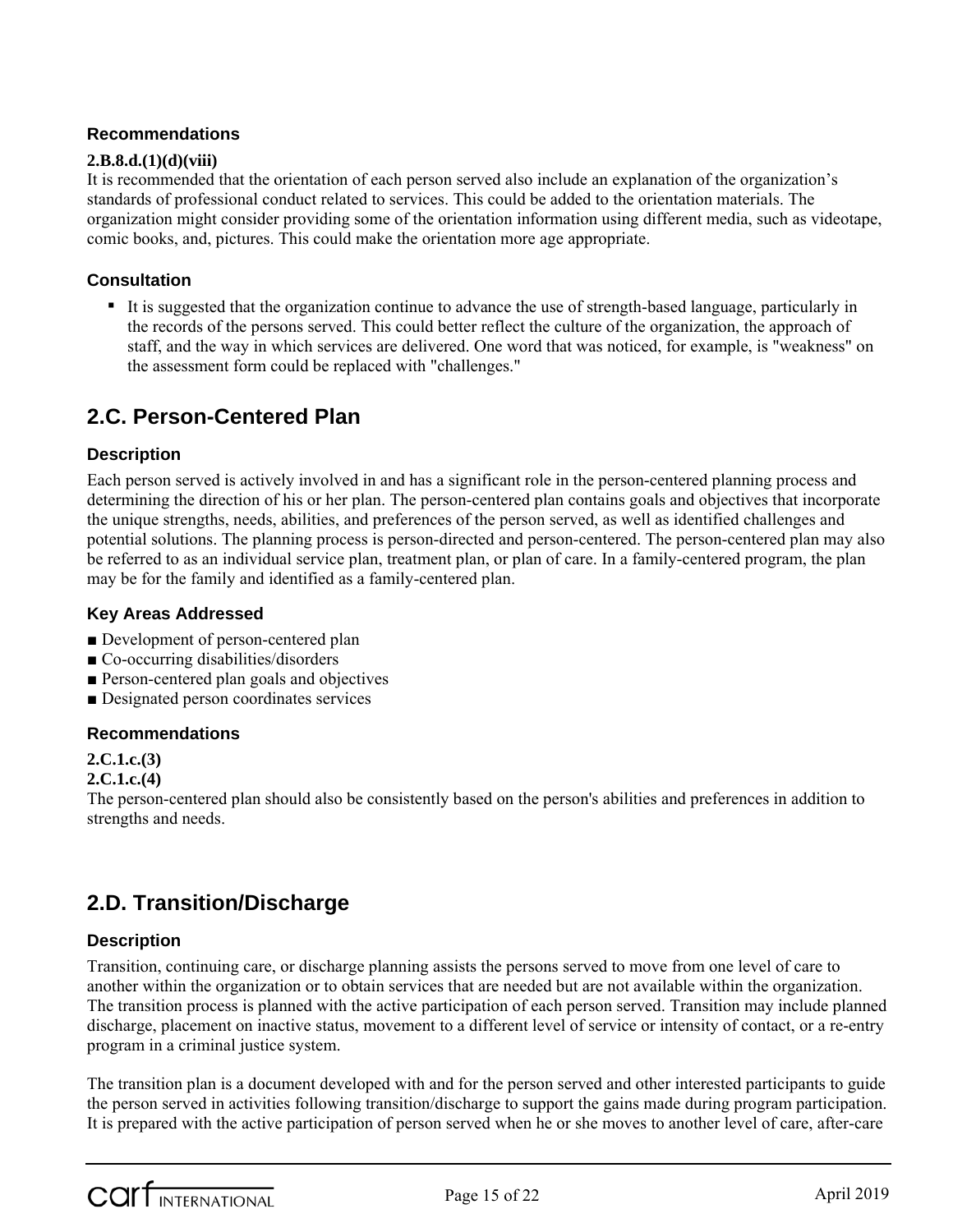program, or community-based services. The transition plan is meant to be a plan that the person served uses to identify the support that is needed to prevent a recurrence of symptoms or reduction in functioning. It is expected that the person served receives a copy of the transition plan.

A discharge summary is a clinical document written by the program personnel who are involved in the services provided to the person served and is completed when the person leaves the organization (planned or unplanned). It is a document that is intended for the record of the person served and released, with appropriate authorization, to describe the course of services that the organization provided and the response by the person served.

Just as the assessment is critical to the success of treatment, the transition services are critical for the support of the individual's ongoing recovery or well-being. The organization proactively attempts to connect the persons served with the receiving service provider and contact the persons served after formal transition or discharge to gather needed information related to their post-discharge status. Discharge information is reviewed to determine the effectiveness of its services and whether additional services were needed.

Transition planning may be included as part of the person-centered plan. The transition plan and/or discharge summary may be a combined document or part of the plan for the person served as long as it is clear whether the information relates to transition or pre-discharge planning or identifies the person's discharge or departure from the program.

#### **Key Areas Addressed**

- Referral or transition to other services
- Unplanned discharge referrals
- Active participation of persons served
- Plan addresses strengths, needs, abilities, preferences
- Transition planning at earliest point
- Follow up for persons discharged for aggressiveness

#### **Recommendations**

#### **2.D.3.g.(4)**

The organization has a strong transition planning in place; however, it is recommended that the written transition plan also consistently include preferences.

### **2.E. Medication Use**

#### **Description**

Medication use is the practice of controlling, administering, and/or prescribing medications to persons served in response to specific symptoms, behaviors, or conditions for which the use of medications is indicated and deemed efficacious. The use of medication is one component of treatment directed toward maximizing the functioning of the persons served while reducing their specific symptoms. Prior to the use of medications other therapeutic interventions should be considered, except in circumstances that call for a more urgent intervention.

Medication use includes all prescribed medications, whether or not the program is involved in prescribing, and may include over-the-counter or alternative medications. Alternative medications can include herbal or mineral supplements, vitamins, homeopathic remedies, hormone therapy, or culturally specific treatments.

Medication control is identified as the process of physically controlling, storing, transporting, and disposing of medications, including those self-administered by the person served.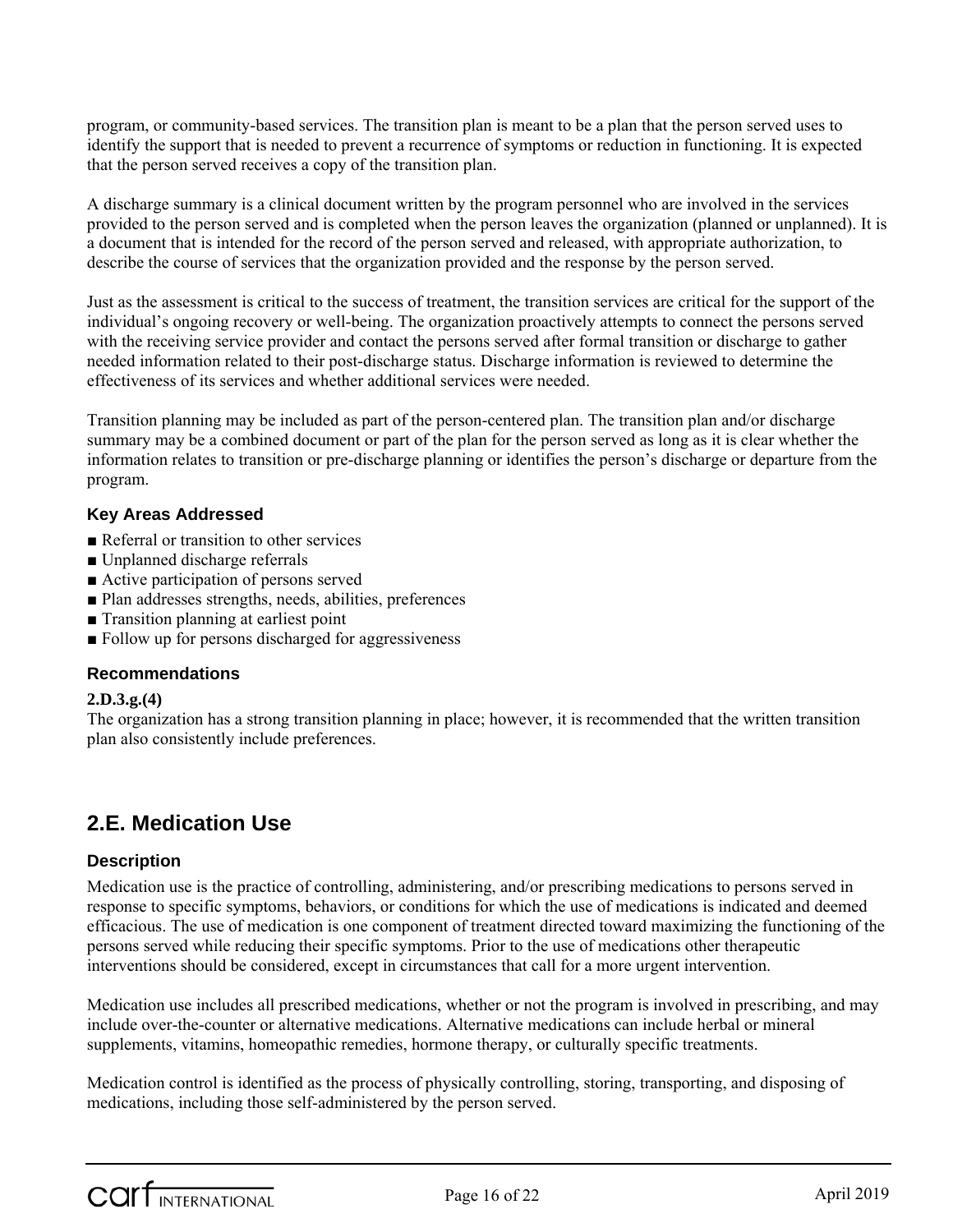Medication administration is the preparing and giving of prescription and nonprescription medications by authorized and trained personnel to the person served. Self-administration is the application of a medication (whether by oral ingestion, injection, inhalation, or other means) by the person served to his/her own body. This may include the program storing the medication for the person served, personnel handing the bottle or prepackaged medication dose to the person served, instructing or verbally prompting the person served to take the medication, coaching the person served through the steps to ensure proper adherence, and/or closely observing the person served self-administering the medication.

Prescribing is the result of an evaluation that determines if there is a need for medication and what medication is to be used in the treatment of the person served. Prior to providing a prescription for medication, the prescriber obtains the informed consent of the individual authorized to consent to treatment and, if applicable, the assent of the person served. Prescription orders may be verbal or written and detail what medication should be given to whom, in what formulation and dose, by what route, when, how frequently, and for what length of time.

#### **Key Areas Addressed**

- Scope of medication services provided by the program(s) seeking accreditation
- Education and training provided to direct service personnel at orientation and at least annually

■ Education and training provided to persons served, family members, and others identified by the persons served, in accordance with identified needs

■ Written procedures that address medication control, administration, and/or prescribing, as applicable to the program

■ Use of treatment guidelines and protocols to promote prescribing consistent with standards of care, if applicable to the program

■ Peer review of prescribing practices, if applicable to the program

#### **Recommendations**

There are no recommendations in this area.

## **2.F. Promoting Nonviolent Practices**

#### **Description**

CARF-accredited programs strive to create learning environments for the persons served and to support the development of skills that build and strengthen resiliency and well-being. The establishment of quality relationships between personnel and the persons served provides the foundation for a safe and nurturing environment. Providers are mindful of creating an environment that cultivates:

- Engagement.
- Partnership.
- Holistic approaches.
- Nurturance.
- Respect.
- Hope
- Self direction.

It is recognized that persons served may require support to fully benefit from their services. This may include, but is not limited to, praise and encouragement, verbal prompts, written expectations, clarity of rules and expectations, or environmental supports.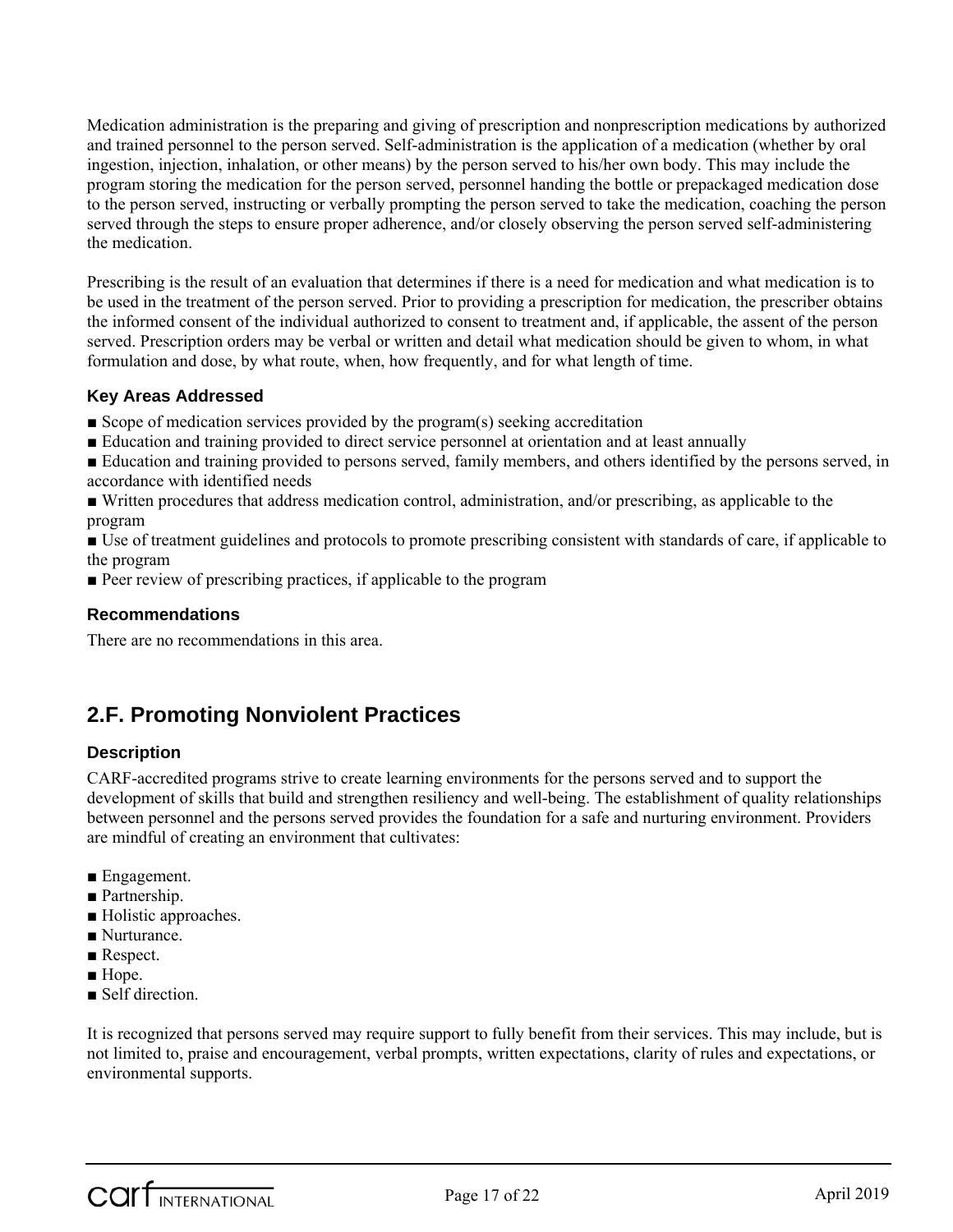Even with support there are times when persons served may demonstrate signs of fear, anger, or pain that could lead to unsafe behaviors. Personnel are trained to recognize and respond to these behaviors through various interventions, such as changes to the physical environment, sensory-based calming strategies, engagement in meaningful activities, redirection, active listening, approaches that have been effective for the individual in the past, etc. When these interventions are not effective in de-escalating a situation and there is imminent risk to the person served or others, seclusion or restraint may be used to ensure safety. Seclusion and restraint are never considered treatment interventions; they are always considered actions of last resort.

As the use of seclusion or restraint creates potential physical and psychological risks to the persons subject to the interventions, to the personnel who administer them, and to those who witness the practice, an organization that utilizes seclusion or restraint should have the elimination thereof as its goal.

Seclusion refers to restriction of the person served to a segregated room or space with the person's freedom to leave physically restricted. Voluntary time out is not considered seclusion, even though the voluntary time out may occur in response to verbal direction; the person served is considered in seclusion only if freedom to leave the segregated room or space is denied.

Restraint is the use of physical force or mechanical means to temporarily limit a person's freedom of movement; chemical restraint is the involuntary emergency administration of medication as an immediate response to a dangerous behavior. The following are not considered restraints for the purposes of this section of standards:

- Assistive devices used for persons with physical or medical needs.
- Briefly holding a person served, without undue force, for the purpose of comforting him or her or to prevent selfinjurious behavior or injury to others.
- Holding a person's hand or arm to safely guide him or her from one area to another or away from another person.
- Security doors designed to prevent elopement or wandering.
- Security measures for forensic purposes, such as the use of handcuffs instituted by law enforcement personnel. When permissible, consideration is given to removal of physical restraints while the person is receiving services in the behavioral healthcare setting.
- In a correctional setting, the use of seclusion or restraint for purposes of security.

Seclusion or restraint by trained and competent personnel is used only when other, less restrictive measures have been ineffective to protect the person served or others from unsafe behavior. Peer restraint is not an acceptable alternative to restraint by personnel. Seclusion or restraint is not used as a means of coercion, discipline, convenience, or retaliation or in lieu of adequate programming or staffing.

#### **Key Areas Addressed**

- Policy addressing how the program will respond to unsafe behaviors of persons served
- Competency-based training for direct service personnel on the prevention of unsafe behaviors
- Policies on the program's use of seclusion and restraint, if applicable

■ Competency-based training for personnel involved in the direct administration of seclusion and restraint, if applicable

- Plan for elimination of the use of seclusion and restraint, if applicable
- Written procedures regarding orders for and the use of seclusion and restraint, if applicable
- Review and analysis of the use of seclusion and restraint, if applicable

#### **Recommendations**

There are no recommendations in this area.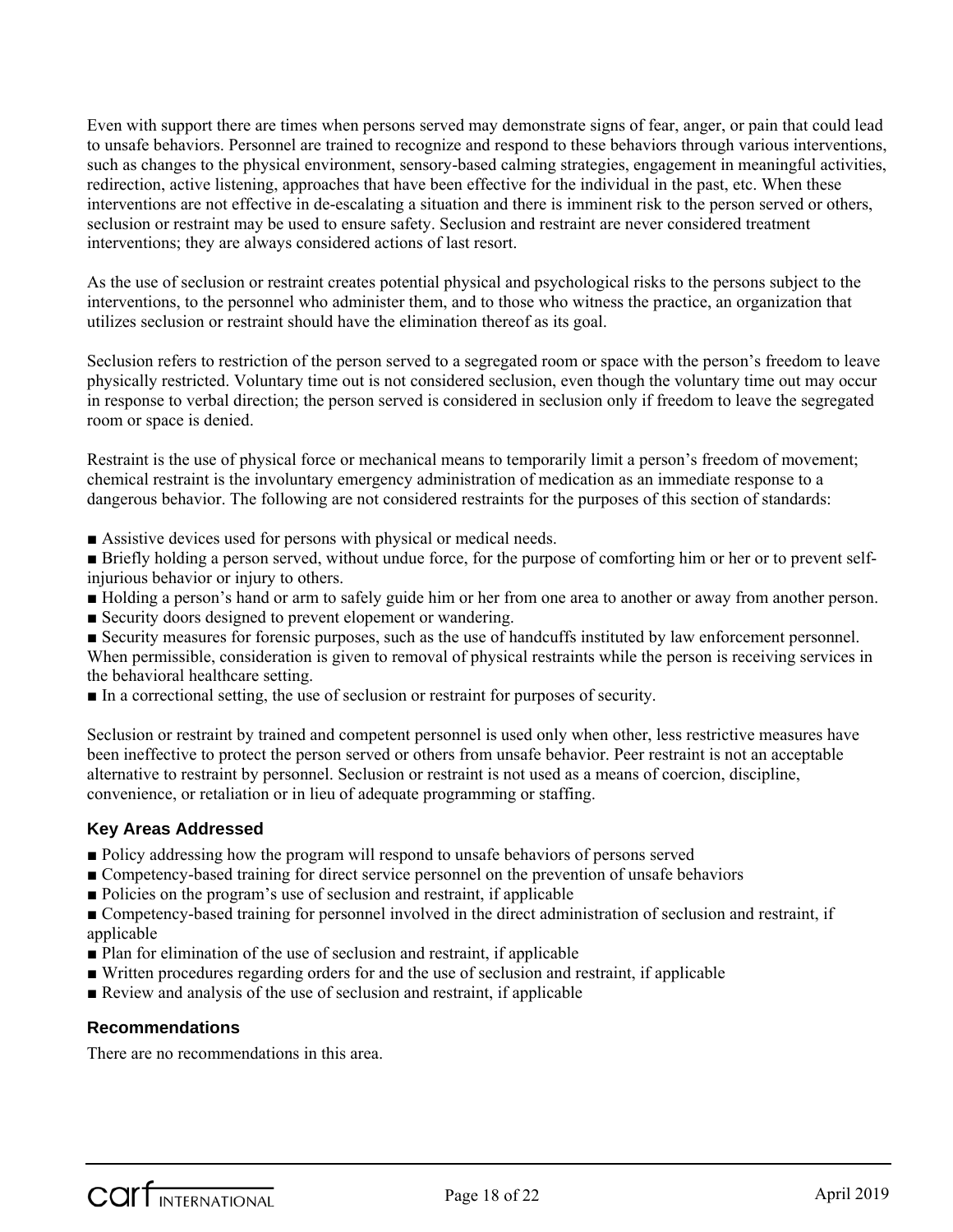## **2.G. Records of the Persons Served**

#### **Description**

A complete and accurate record is developed to ensure that all appropriate individuals have access to relevant clinical and other information regarding each person served.

#### **Key Areas Addressed**

- Confidentiality
- Timeframes for entries to records
- Individual record requirements
- Duplicate records

#### **Recommendations**

There are no recommendations in this area.

## **2.H. Quality Records Management**

#### **Description**

The organization implements systems and procedures that provide for the ongoing monitoring of the quality, appropriateness, and utilization of the services provided. This is largely accomplished through a systematic review of the records of the persons served. The review assists the organization in improving the quality of services provided to each person served.

#### **Key Areas Addressed**

- Quarterly professional review
- Review current and closed records
- Items addressed in quarterly review
- Use of information to improve quality of services

#### **Recommendations**

**2.H.4.b. 2.H.4.g.(1) 2.H.4.g.(2)**

Although the organization has a comprehensive review of records and services process, it is recommended that the records review also address whether confidential information was released according to applicable laws and regulations and actual services reflect the appropriate level of care for a reasonable duration.

#### **Consultation**

• The organization might benefit from an electronic system that tracks the completion of activities, such as monthly reviews of service plans, quality records reviews, supervision, etc. This could be a simple tool on the organization's shared intranet or built into an electronic records management system.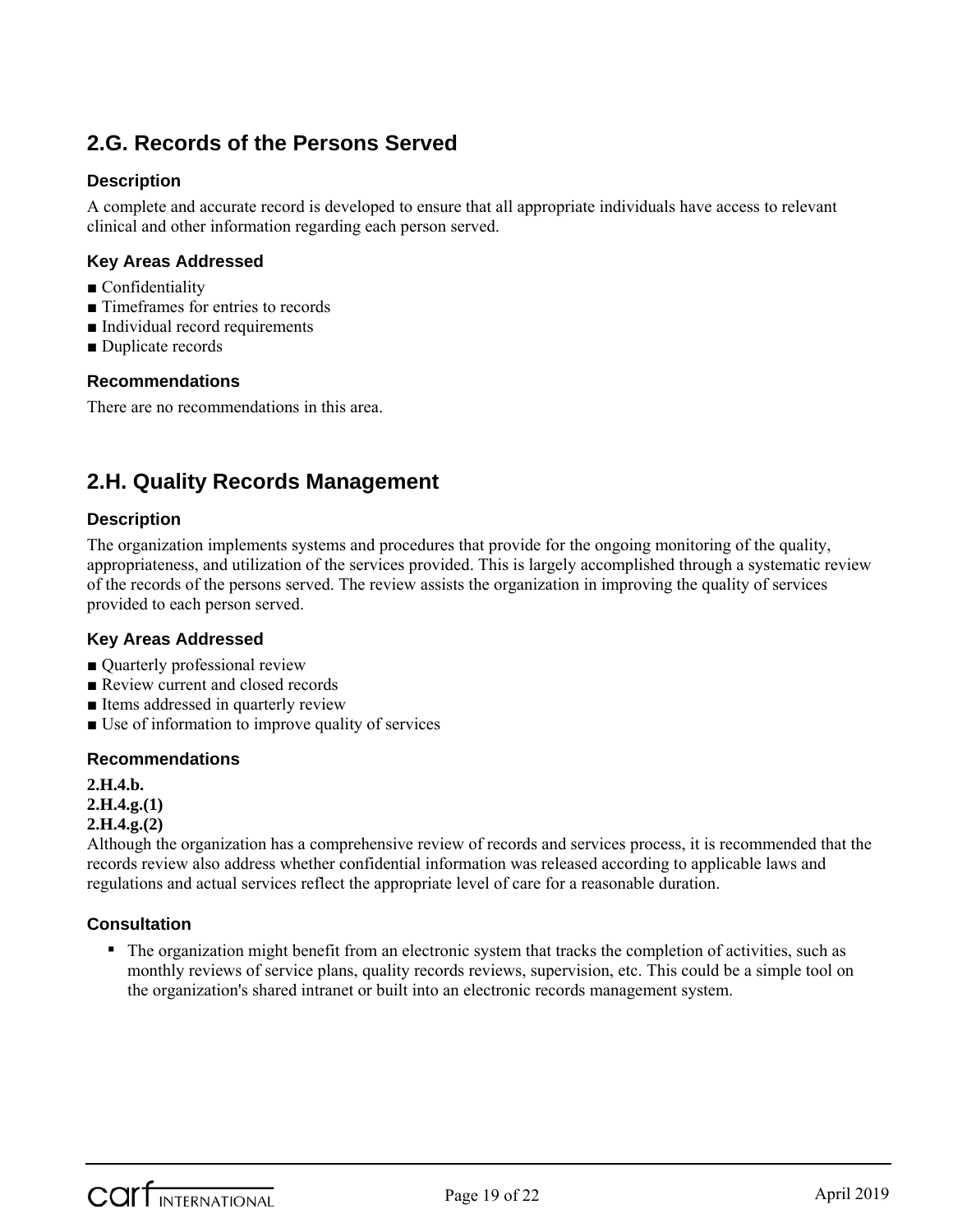## **Section 3. Core Treatment Program Standards**

#### **Description**

The standards in this section address the unique characteristics of each type of core program area. Behavioral health programs are organized and designed to provide services for persons who have or who are at risk of having psychiatric disorders, harmful involvement with alcohol or other drugs, or other addictions or who have other behavioral health needs. Through a team approach, and with the active and ongoing participation of the persons served, the overall goal of each program is to improve the quality of life and the functional abilities of the persons served. Each program selected for accreditation demonstrates cultural competency and relevance. Family members and significant others are involved in the programs of the persons served as appropriate and to the extent possible.

## **3.O. Outpatient Treatment (OT)**

#### **Description**

Outpatient treatment programs provide culturally and linguistically appropriate services that include, but are not limited to, individual, group, and family counseling and education on wellness, recovery, and resiliency. These programs offer comprehensive, coordinated, and defined services that may vary in level of intensity. Outpatient programs may address a variety of needs, including, but not limited to, situational stressors, family relations, interpersonal relationships, mental health issues, life span issues, psychiatric illnesses, and substance use disorders and other addictive behaviors.

#### **Key Areas Addressed**

- Therapy services
- Education on wellness, recovery, and resiliency
- Accessible services
- Creation of natural supports

#### **Recommendations**

There are no recommendations in this area.

## **Section 5. Specific Population Designation Standards**

## **5.D. Children and Adolescents (CA)**

#### **Description**

Programs for children and adolescents consist of an array of behavioral health services designed specifically to address the treatment needs of children and adolescents. Such programs tailor their services to the particular needs and preferences of children and adolescents and are provided in a setting that is both relevant to and comfortable for this population.

#### **Key Areas Addressed**

- Comprehensive assessments
- Services based on needs of child
- Criminal background checks for staff providing direct services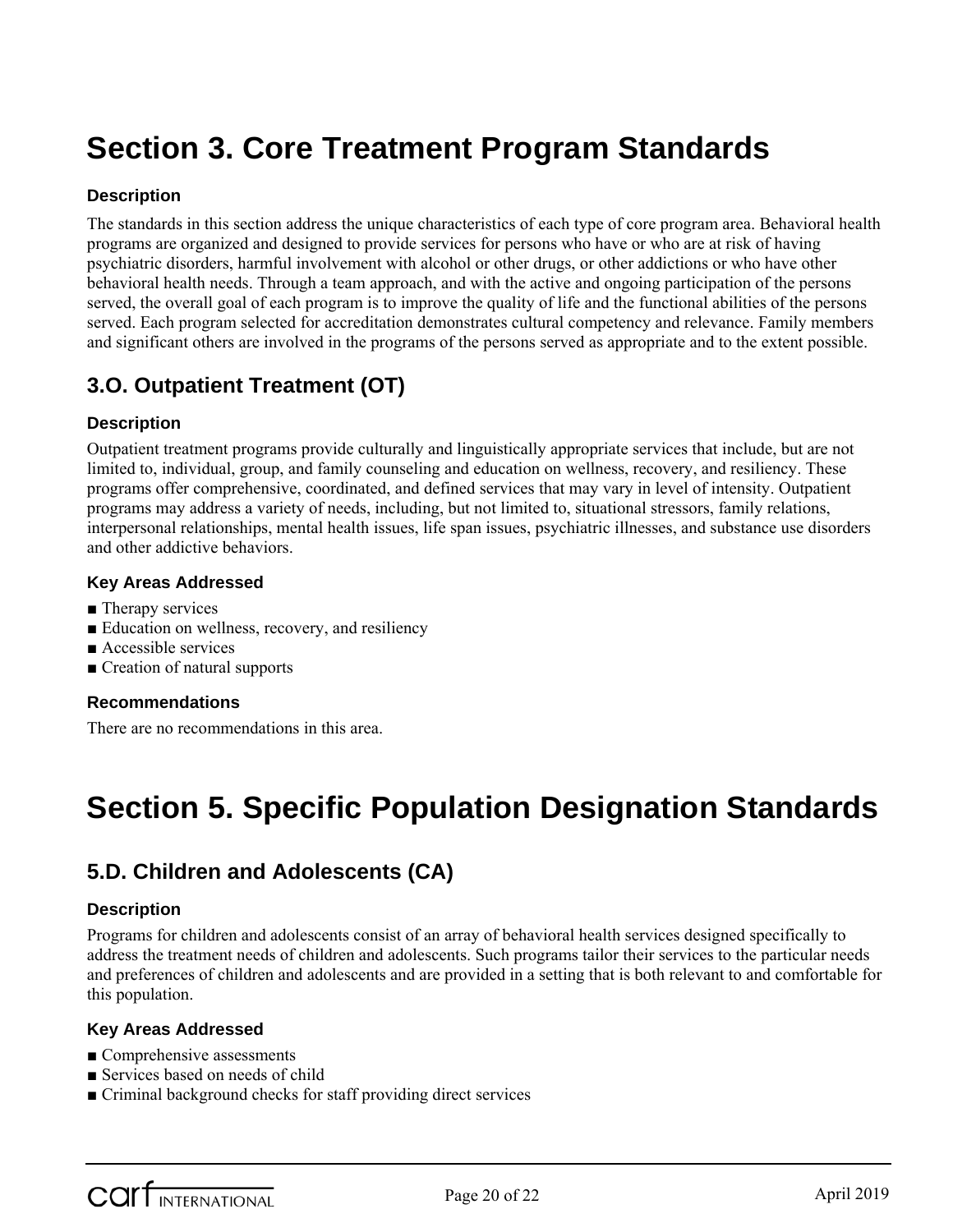#### **5.D.1.q.(3)**

It is recommended that the assessments of each child or adolescent served also include his/her parents'/guardians' preferences.